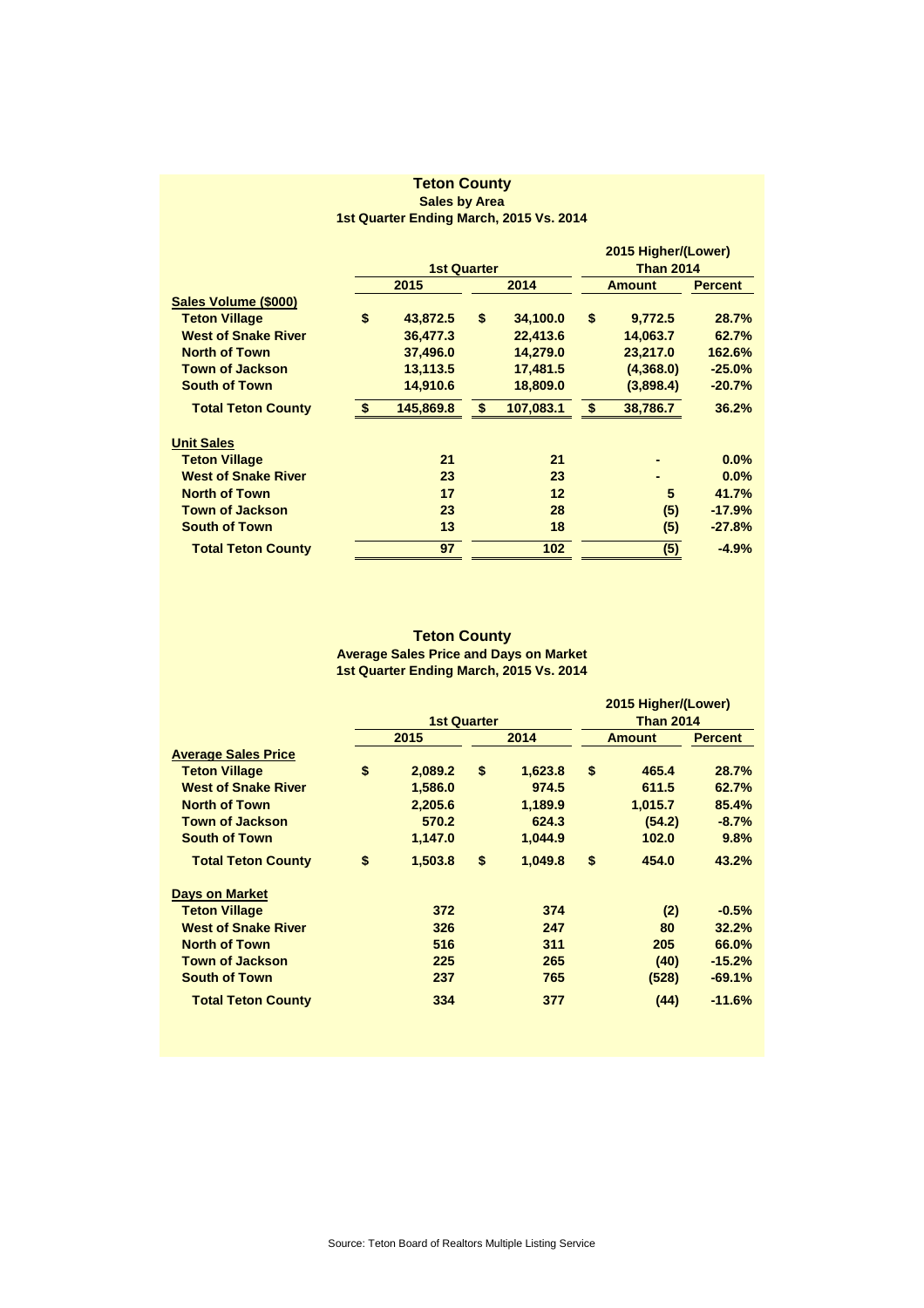## **Teton County Sales by Property Type 1st Quarter Ending March, 2015 Vs. 2014**

|                                |             |                    |      |                |               | 2015 Higher/(Lower) |                |  |
|--------------------------------|-------------|--------------------|------|----------------|---------------|---------------------|----------------|--|
|                                |             | <b>1st Quarter</b> |      |                |               | <b>Than 2014</b>    |                |  |
|                                | 2015        |                    | 2014 |                | <b>Amount</b> |                     | <b>Percent</b> |  |
| Sales Volume (\$000)           |             |                    |      |                |               |                     |                |  |
| <b>Residential</b>             |             |                    |      |                |               |                     |                |  |
| <b>Condo</b>                   | \$          | 37,950.3           | \$   | 21,994.6       | \$            | 15,955.7            | 72.5%          |  |
| <b>Single Family</b>           |             | 67,763.4           |      | 58,137.0       |               | 9,626.4             | 16.6%          |  |
| <b>Total Residential</b>       |             | 105,713.7          |      | 80,131.6       |               | 25,582.1            | 31.9%          |  |
| <b>Land / Farm &amp; Ranch</b> |             | 39,482.2           |      | 22,269.0       |               | 17,213.2            | 77.3%          |  |
| <b>Commercial &amp; Other</b>  |             | 674.0              |      | 4,682.5        |               | (4,008.5)           | $-85.6%$       |  |
| <b>Total Teton County</b>      | $$^{\circ}$ | 145,869.8          | \$   | 107,083.1      | \$            | 38,786.7            | 36.2%          |  |
| <b>Unit Sales</b>              |             |                    |      |                |               |                     |                |  |
| <b>Residential</b>             |             |                    |      |                |               |                     |                |  |
| <b>Condo</b>                   |             | 38                 |      | 42             |               | (4)                 | $-9.5%$        |  |
| <b>Single Family</b>           |             | 33                 |      | 33             |               |                     | 0.0%           |  |
| <b>Total Residential</b>       |             | 71                 |      | 75             |               | (4)                 | $-5.3%$        |  |
| Land / Farm & Ranch            |             | 25                 |      | 20             |               | 5                   | 25.0%          |  |
| <b>Commercial &amp; Other</b>  |             | 1                  |      | $\overline{7}$ |               | (6)                 | $-85.7%$       |  |
| <b>Total Teton County</b>      |             | 97                 |      | 102            |               | (5)                 | $-4.9%$        |  |
|                                |             |                    |      |                |               |                     |                |  |

## **1st Quarter Ending March, 2015 Vs. 2014 Teton County Average Sales Price and Days on Market**

|                                                  | <b>1st Quarter</b> |         |      |         | 2015 Higher/(Lower)<br><b>Than 2014</b> |       |                |  |
|--------------------------------------------------|--------------------|---------|------|---------|-----------------------------------------|-------|----------------|--|
|                                                  | 2015               |         | 2014 |         | <b>Amount</b>                           |       | <b>Percent</b> |  |
| <b>Average Sales Price</b><br><b>Residential</b> |                    |         |      |         |                                         |       |                |  |
| Condo                                            | \$                 | 998.7   | \$   | 523.7   | \$                                      | 475.0 | 90.7%          |  |
| <b>Single Family</b>                             |                    | 2,053.4 |      | 1,761.7 |                                         | 291.7 | 16.6%          |  |
| <b>Total Residential</b>                         |                    | 1,488.9 |      | 1,068.4 |                                         | 420.5 | 39.4%          |  |
| Land / Farm & Ranch                              |                    | 1,579.3 |      | 1,113.5 |                                         | 465.8 | 41.8%          |  |
| <b>Commercial &amp; Other</b>                    |                    | 674.0   |      | 668.9   |                                         | 5.1   | 0.8%           |  |
| <b>Teton County Avg.</b>                         | \$                 | 1,503.8 | \$   | 1,049.8 | \$                                      | 454.0 | 43.2%          |  |
| <b>Days on Market</b><br><b>Residential</b>      |                    |         |      |         |                                         |       |                |  |
| Condo                                            |                    | 178     |      | 312     |                                         | (133) | $-42.8%$       |  |
| <b>Single Family</b>                             |                    | 434     |      | 353     |                                         | 81    | 23.1%          |  |
| <b>Average Residential</b>                       |                    | 297     |      | 330     |                                         | (32)  | $-9.8%$        |  |
| Land / Farm & Ranch                              |                    | 577     |      | 561     |                                         | 16    | 2.9%           |  |
| <b>Commercial &amp; Other</b>                    |                    | 1,364   |      | 223     |                                         | 1,141 | 512.6%         |  |
| <b>Teton County Avg.</b>                         |                    | 334     |      | 377     |                                         | (44)  | $-11.6%$       |  |